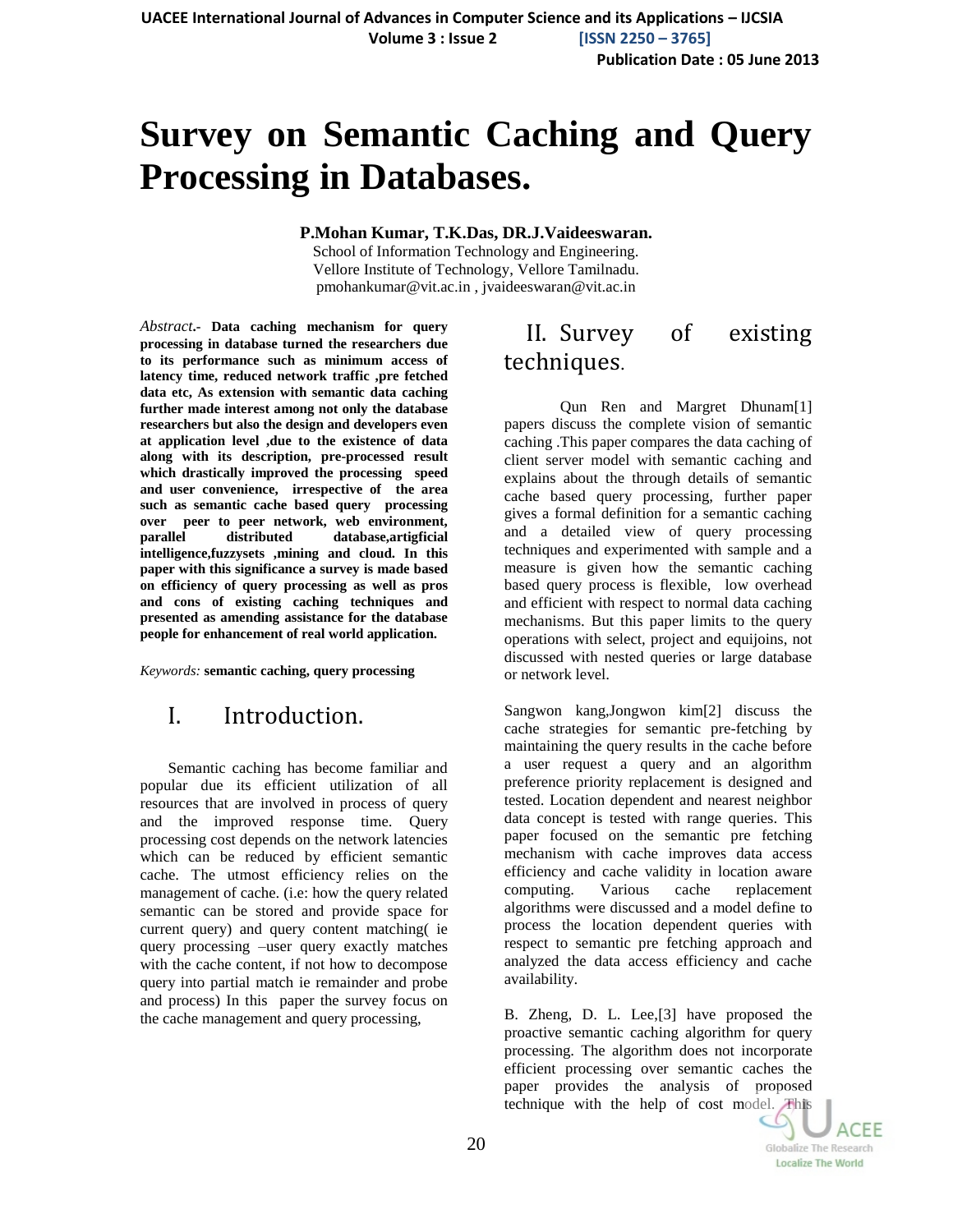model is also incomplete due to the fact that the paper does not consider faster semantic matching as a part of processing. That is why this model does not include the cost of query matching process over semantic caching.

Parke Godfrey [4] discusses the general logical frame work for semantic caches for relational operators based queries. This paper focus on the analysis of semantic independence, semantic overlap, semaintic partial and semantic remainder with respect to user queries and evaluation estimated .No model for semantic cache is defined and no novelty is presented.

Jerome Euzeanat[5] report gives a through detail about the research challenges and perspectives of semantic web here the issues focused on both the present and future technologies for user processing through semantics. Various researchers and experts shared their ideas and a way is provided for research issues on semantic cache based query processing in database applications.

S.Prabha, A.Kannan[6] A database optimization framework that supports data and computation reuse, query scheduling and caching mechanism to speed up the evaluation of multi query workload is described. Performance analysis is made with XML cache and database. Semantic approach not discussed.

Sumalatha A.Vaidhei [7] An analysis is made how the semantic technology can help to improve the efficiency of XML query processing in web environment. Semantic caching systems exploit the idea of reusing cached query results to answer new queries based on the query containment and rewriting techniques is discussed in detail.

Min wang, Haixun wang[8] A query-byexample approach that enables to support semantic queries in relational databases with ease are outlined. The inherent fuzziness in the semantics of the query is discussed. The difficulty in expressing queries against graph structured ontology is discussed.

Bryan Genet and Annika Henet[9] discussed about the open issues in optimization of semantic queries and proposed a semantic equivalences .Identified impediments to the implementation of structured query language optimizer in RDBMS, Significant changes in computer hardware were identified and current SQL optimizers performance over semantic reasoning is analyzed ,schema constraints over RDBMS and constraints query at a time execution to be used were defined and implemented but not on cache mechanism either replacement or storage performance.

Muhammad Azeem Abbas, Muhammad Abdul Qadir[10] here the efficiency of semantic query processing is highlighted by analyzing the ignorance and inconvenience that exists in maximum data retrieval to incoming query and propose an approach of implicit knowledge identification and representation (Cross Attribute Knowledge) present in semantics of the cache. So that maximum possible or even complete answer can be found.

K.U Sattler[11] The algorithm presented in this architecture is naive in sense that is only emphasis is on the amount of data to be retrieved from cache. The searching of query over caching is not handled in the algorithm. Here the scheme of semantic caching for heterogeneous web sources is concentrated more.

Z. Erlangung, Des Akademischen[12] Ontologybased Semantic Query Processing in Database Systems a set of semantic rules for transforming queries using terms derived from the ontology. Different mappings that relate concepts of ontology with those of an underlying database and develop a set of algorithms that allow us to find these mappings in a semi-automatic way. Basically concentrated on how the ontology gets semantically mapped with real world data related to the incoming user query.

Jekkin D.Shah[13] discussed his research on semantic caching and query processing in mobile environments. This work is contributed as system prototype- proof of concept capturing essential elements of semantic caching in mobile environments, cache replacement algorithms, techniques and strategies for semantic caching and query processing. Answering query from cache, addressing the query containment problems was analyzed and algorithms were designed and implemented.

Sha Guo,Wei sun,Xauin,HeSun [14] discussed the satisfiability and implication issues for checking semantic cache to find whether the answer to query is available in cache. Further

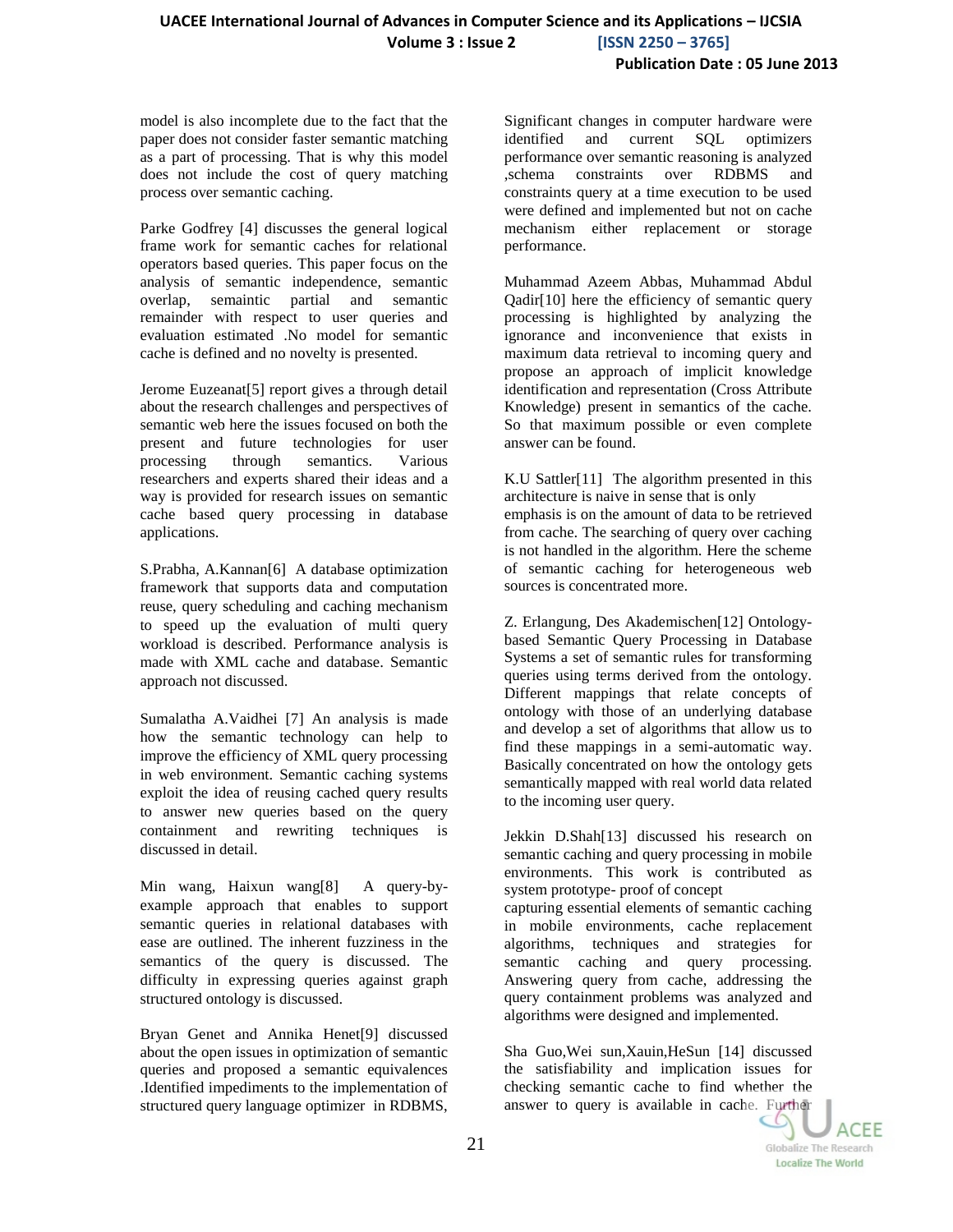analyzed the inequalities among the query predicates used for matching.

Xiaolei Qian [15] Discussed about query rewriting i.e.: determining if and how the user query can be answered from the given resources. Polynomial time algorithm is designed to test the availability of full or partial rewriting of acyclic conjunctive queries

Sheldon Finkelstein [16] here a query graph model is designed in order to optimize the process. Based on this model an inter-query optimization is achieved. it doesn't satisfy the complete solution.

Ren and Dhunam [17] here a dynamic replacement d-LRU is used. Semantic region grow or shrink dynamically, each of them is tie stamped according to its most recent access or modification. The replacement strategy works by removing the older time stamps since each new coming region is assigned a time stamp.

Shaul Dar [18] Suggest a replacement based on the semantic locality. Here the distance is calculated from the cache semantic region to most recently accessed region. The region with largest distance is replaced for new data .Every time replacement arise the distance must be calculated .But this methodology is not much efficient.

Muhamamd Farhan Bashir, Muhammad Abdul Qadir [19] This paper provides the precise definition of efficiency of semantic cache and introduces the neglected area in semantic cache. Survey of existing techniques creates solid grounds for us to conclude that the faster query matching is being neglected is presented. Further mapping of existing techniques against the benchmark is represented.

M.R. Sumalathal, V. Vaidehi[20] given a new strategy, dynamic hash mapping technique which gives fast information retrieval semantically with the cache. A new mapping technique is proposed, which increases the efficiency in information retrieval in the semantic caching system. An analytical solution is given gives enhanced performance by reduced network traffic and searches the exact information from a large database, which is crucial, in a range of applications, especially in network-constrained environments.

H.Kitawaga [22] here the work concentrated on semantic caching technique with linear constraints to implement faster query matching.

The authors concluded this algorithm can be improved by using indexing techniques but has not proposed any indexing technique.

Chen [23] has presented semantic caching architecture for XML queries. Here an overview of semantic cache components. A running prototype is provided for the proposed architecture .Further the query containment mapping technique is presented. But the efficiency is not analyzed.

H. Hopfner, K. U.Sattler[24] presented the caching architecture for mobile DBS. The architecture this paper presents lacks the faster query processing over semantic cache. This paper concentrates on the retrieval of large amount of data for cache. No optimization or query tuning or cache replacement algorithm is discussed.

Heiner Stuckenschmidt [25] in this paper the foundations of an approach for semantic caching of RDF queries is discussed. Here the actual information is taken into account. In particular the same queries with different similarity based on the underlying information thereby ensuring that an optimal result related to the cost model.

Laurent d Orazio [26] works a caching approach for improving query evaluation and propose solution for semantic oriented approach and combines query and object caching. Efficiency is analyzed over grid environment. The dual cache is based on the cooperation of a query cache and an object cache is deployed.

N.Ashish, C.A knblock, C.Shahabi[27] Described a semantic caching for optimizing the performance of information mediators. The relaxed merge (RM) algorithm is designed which used to determine what class of information are useful to cache as auxiliary data source. Here an enumerated data table is used to determine the cached data which seem to efficient comparatively further it reduces the query processing time considerably.

## III. Discussions.

The goal of this survey is to the query processing via semantic caching mechanism in order make understand a user convenience. In this paper an analysis is made from semantic definition to real world applications, First of why semantic based approach, how it can be defined,

**ACEE** 

Globalize The Research Localize The World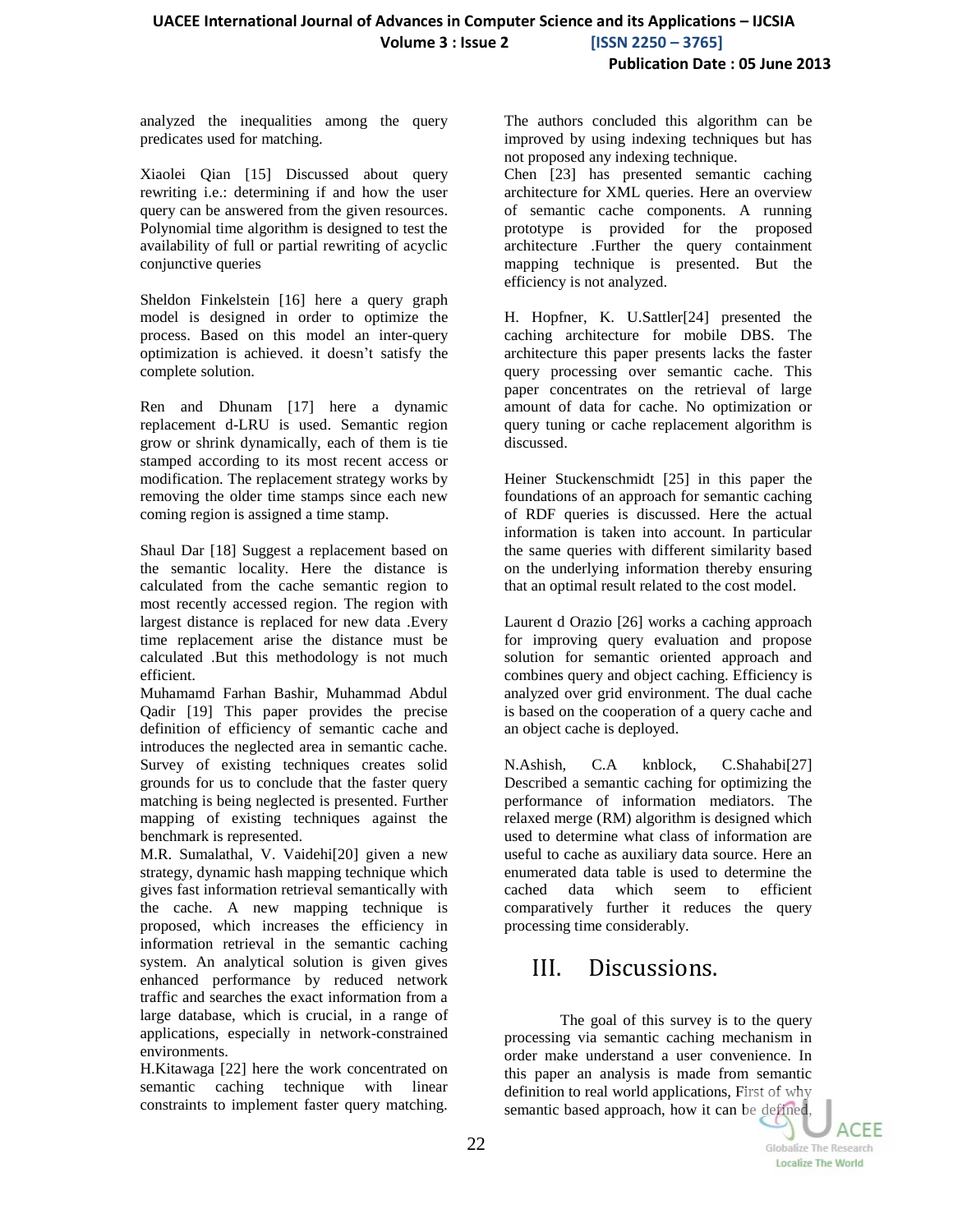mapped and processed. Relatively various algorithms in order to improve the query performance proof with respect to various experimental analyses .The survey brings us the detail information of how the efficient mapping of semantic cache content is applicable to various domains such as constraints database ,web environments ,caching in grid level, peer to peer ,distributed and mobile databases .Further this also the gives various approaches on faster retrieval approach and maximum data retrieval details as well how they are given significance and ignored .The survey exposes the detail of cache issues with respect it storage such as replacement policies ,and dual cache for larger data and faster processing and its management ,that is how the collaboration arise among the dual cache. This also gives details about how cache data is organized on behalf of indexing and dynamic hashing mechanism during runtime. The details of how the previous processed query results are stored and reused for new query processing .The survey gives details of how the user query is semantically processed in case if its not complete a algorithmic details is discussed. The details of ontology based semantic processing also discussed and the comments on the challenges and research issues of various researches were mentioned. The use of semantic cache in terms of different domains is the main focus of the researches. Here as, there is still a need to improve algorithms presented for the semantic caching paradigm to reduce the time and cost of result retrieval from caches. Hence this survey reveals that efficient query matching is one of the neglected areas in semantic cache. Yet there is lot of issue such as fast retrieval, exact matching, and amending approach to full fill incomplete queries filtering exact from similarity as the underlying research issues related to semantic query processing in database.

#### Conclusion.

This paper gives the precise definition of efficiency of Data caching and how it extended as semantic cache and introduces formal level to the real world application level. Survey of existing techniques creates basic grounds to conclude that the quicker query matching method is yet to be improved, not only that the survey states that various issues such as exact matching ,amending approach to full fill incomplete queries filtering exact from similarity as the underlying research issues related to

semantic query processing in data base. In the above point of survey the view is most of research is being done only to use the semantic caching model to improve the deficiencies of other domain, whereas the improvement not in semantic caching model Improvement of response time of semantic cache is not considered by the researchers. If the issues over come most of the applications can achieve an optimistic solution. With hope the conclusion is, this paper gives an idea and suggestions for most of the semantic cache related database researches and in future the good model may be designed and developed.

#### *References.*

- [1]. Q.Ren and Margaret H. Dhunam Semantic caching and query processing Technical report 1998.
- [2]. Sang-Won Kang, Jongwan Kim, SeokJin Im, HaRim Jung, and Chong-Sun Hwang "Cache Strategies for Semantic Pre-fetching Data "Proceedings of the Seventh International Conference on Web-Age Information Management Workshops (WAIMW'06) IEEE 2006.
- [3]. B. Zheng, J. Xu, D. L. Lee, "Cache Invalidation and Replacement Strategies for Location Dependent Data in Mobile Environments", in proceedings of IEEE Transactions on Computers, Vol. 21, No. 10,October 2002.
- [4]. Parke Godfery and Jarek Gryz. "Answering queries by semantic caches" In Database and Expert system applications, Page 485-498, 1999.
- [5]. Jérôme Euzenat , Jean-Eric Pin and Remi Ronchaud "Research challenges and respectives of the Semantic Web "Report of the EU-NSF strategic workshop held at Sophia-Antipolis, France, October 3rd-5th, 2001.
- [6]. .S.Prabha, A.Kannan P.Anandakumar "An optimizing query processing with an efficient caching mechanism for Distributed databases". The International Arab Journal of International Technology,Vol 3 No3 July 2006.
- [7]. M.R.Sumalatha, V.Vaidehi A.Kannan "Xml Query Processing – Semantic